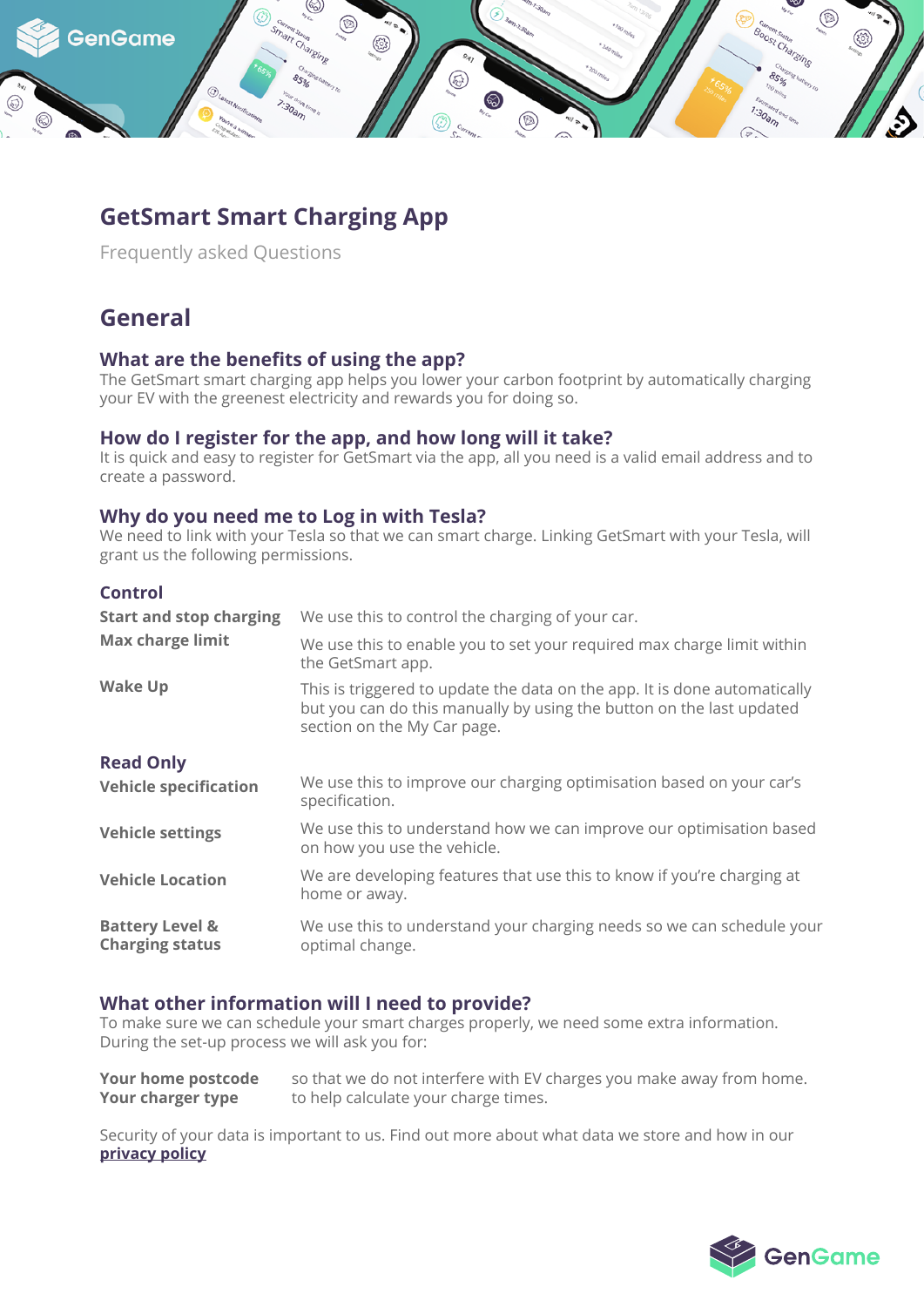

### **Will the app work if I am using other apps/systems to manage my charging?**

Currently, the app only works correctly if it is the only system controlling your EV charging. Please make sure that while using the GetSmart app you are not using other apps or charge points to control the charging of your car.

If you have any more questions about how the GetSmart app works, please do not hesitate to contact us at **getsmart@gengame.co.uk**

### **Is the app linked to my charger?**

No, the app integrates with your Tesla directly and is not integrated with your charger. During the set-up process you will be asked what type of charger you have to help calculate your charge times.

#### **Is the app linked to my smart meter?**

No, the app is not integrated with your smart meter or linked to your tariff.

## **Using the app**

#### **How does the app know when the optimal times to charge are?**

The electricity supplied from the grid has varying carbon emission levels throughout the day. When you plug in your Tesla, GetSmart looks at the forecasted carbon emissions and schedules your EV to charge when the energy supplied is the greenest

## **How do I set the maximum charge %, and time when I want to use my Tesla?**

On the My Car page at any time you can access your charge settings. Here you can input and edit the maximum charge percentage you would like your car to be charged to and what time you will need your EV to be charged by.

## **What happens if my EV can't be charged to my charge limit for the time I set?**

If your EV can't be charged by the drive time you have set, we will charge it as close as we can (this value will appear on the my car screen under the "Charging Battery to" section)

## **What if I want to charge my Tesla immediately? What is Boosting?**

Anytime you need your Tesla to start charging immediately, you can use the Boost function. This overrides your scheduled smart charge and charges your car to your maximum charge limit as soon as possible. You can enter or exit Boost mode at any time during a charge but boost charges will not reduce the carbon emissions of your charge or earn you points

## **How do points work?**

We believe in rewarding people for doing the right thing. You complete a smart charge when your Tesla has reached the set % charge in smart charging mode. When this happens you will be awarded 200 Points that can be used to enter raffles.

## **How do the raffles work?**

You gain points for smart charging and get rewarded for reducing your carbon footprint. On the points page, tap on the raffle you would like to enter and you can use your points to buy raffle tickets. Once the raffle has ended a winning ticket will be drawn and the voucher will be automatically emailed to the winner!